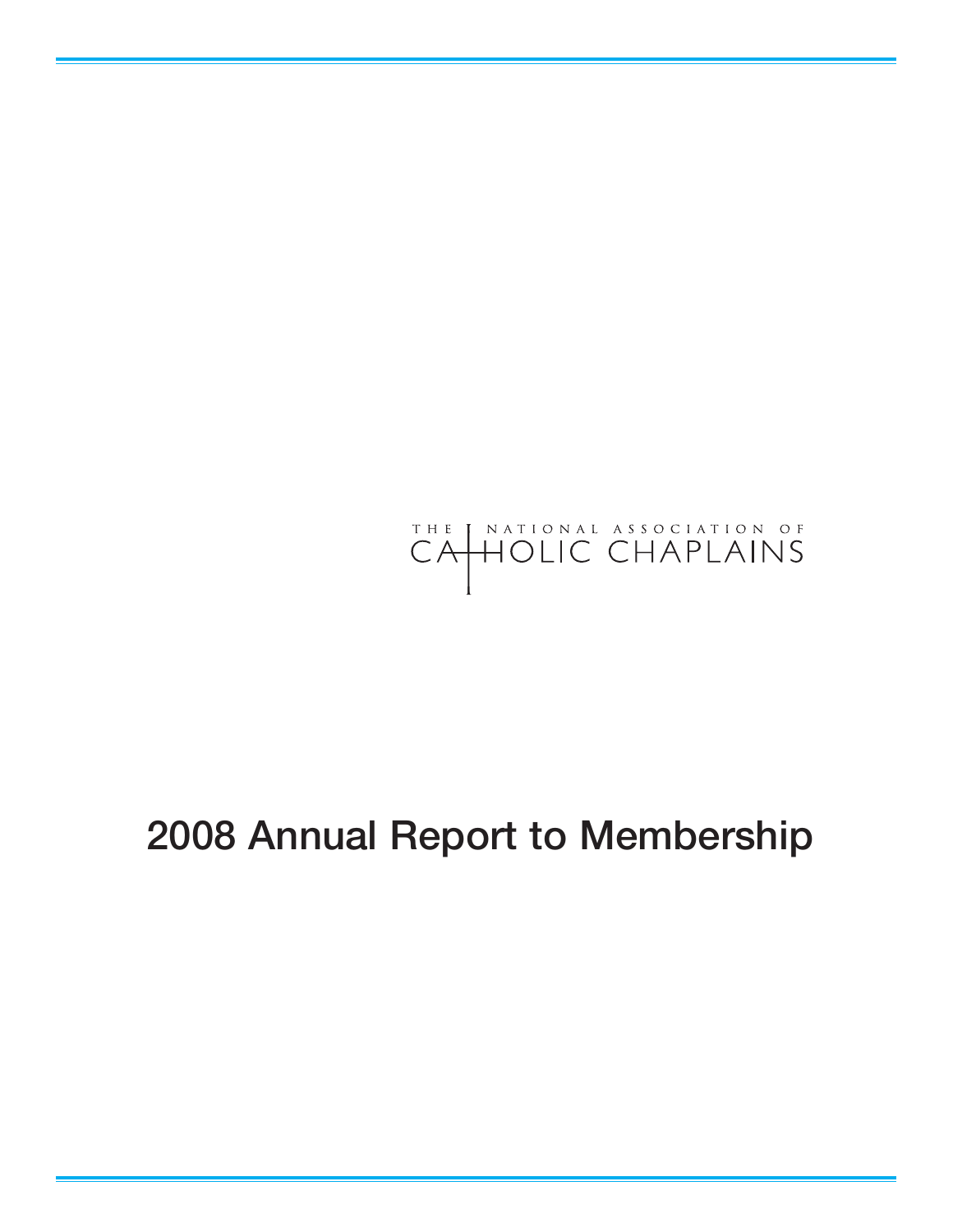#### **Executive Director**



*David A. Lichter Executive Director*

Wow, what a year of activity! Throughout 2008 I communicated with you both in NACC Now and in my column in *Vision* on our initiatives related to implementing the NACC strategic plan. As I reported in my column in the January-February 2009 edition of *Vision*, we concluded 2008 with gratitude for the significant steps taken in 2008 within NACC to promote the ministry of spiritual care, and to renew the opportunities for NACC members to gather with one another, and with others involved in the chaplaincy ministry. Let me highlight three of these steps.

In helping to promote chaplaincy, the NACC/CHA Pastoral Care Summit in October 2007 continued to bear fruit through the four task forces (metrics, care services, recruitment, and education/ credentialing) that met monthly to create useful deliverables that will benefit healthcare systems and other entities in their work with chaplains. You can go to my column in the January *Vision* to review that work. We are grateful that CHA is also advocating for pastoral care by dedicating its 2009 spring issue of *Health Progress* to pastoral care ministry.

Secondly, we were able to partner on two research projects: one with the Catholic Health Association (CHA) on the status of pastoral/spiritual care within Catholic health settings, and the other, with three other associations of the Spiritual Care Collaborative to produce the 2008 Compensation Study. The results of these studies continue to prove helpful to healthcare leaders.

Thirdly, and most importantly, in 2008 we were able to strengthen communication among members and resurrect types of local chaplain gatherings in every region of the country. The *NACC Now* has become a valuable tool of communication and networking among members. And more than 600 members participated in over 20 local gatherings. Many members came forth to help plan and execute these events, and several partner associations and health entities collaborated with us to make them happen. Let's keep them going!

We now have state liaisons who will help foster communication among members and assist with the coordination of future events. We also had more than 500 members participate in the 2008 NACC National Conference in Indianapolis in April 2008.

The challenges of our economy affect all of us in 2009. We will work closely with you to ensure that NACC will be a source of networking and ongoing communication with and for you as you turn to each other for wisdom, support, encouragement and prayer. We will be called upon to be there for one another, and we are called upon to minister to those we serve in our respective places of employment.

May we continue God's healing ministry. Blessings on your ministries!

*David A. Lichter, D.Min. Executive Director*

## **2008 Board of Directors**

#### **CHAIR**

Karen Pugliese, M.A. **Chaplain** Central DuPage Hospital Winfield, IL

#### **CHAIR-ELECT/SECRETARY**

Barbara Brumleve, SSND, Ph.D. CPE Supervisor Alegent Health Care Omaha, NE

#### **TREASURER**

Geraldine M. Hoyler, CSC Notre Dame, IN

#### **EPISCOPAL LIAISON**

Most Rev. Randolph Calvo, D.D., J.C.D. Bishop of Reno Reno, NV

#### **EXECUTIVE DIRECTOR**

David A. Lichter, D.Min. National Association of Catholic Chaplains Milwaukee, WI

Patrick H. Bolton, M.Div. Director of Pastoral Care Mercy Medical Center Daphne, AL

Alan Bowman, M.Div., M.B.A. Vice President, Mission Integration Catholic Health Initiatives Denver, CO

Bridget Deegan-Krause, M.Div. Ferndale, MI

Norma Gutierrez, MCDP **Chaplain** St. Mary Medical Center Long Beach, CA

Paul D. Marceau, Th.D. Vice President, Mission Services and Ethics Trinity Health Novi, MI

John Pollack, M.Div. Chief, Spiritual Ministry Dept. National Institutes of Health Bethesda, MD

Bonnie J. Burnett, M.Div. System Director of Mission and Spirituality CHRISTUS Health Houston, TX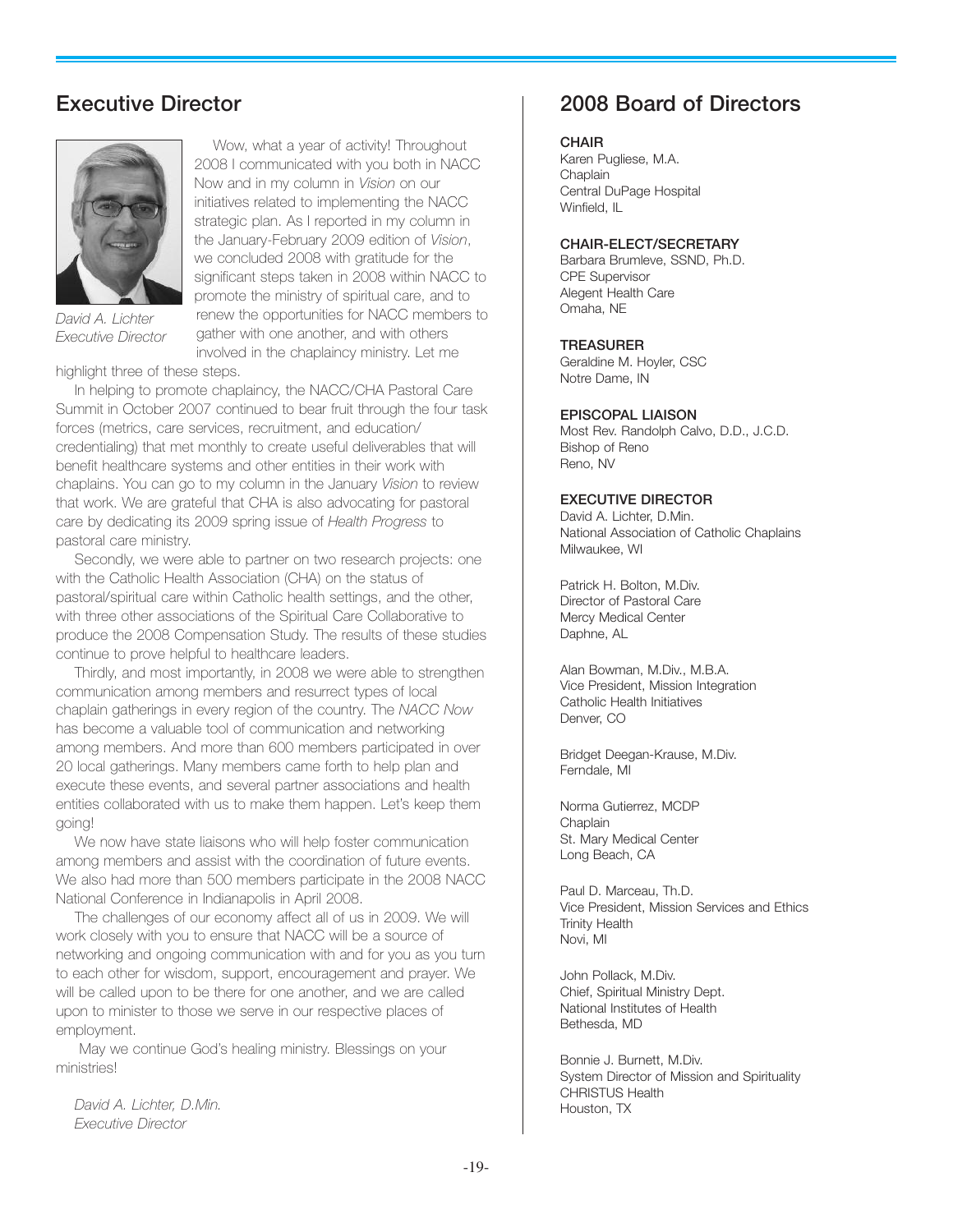## **Certification Appeals Panel**

#### **Overview of the Appeal Process**

Appeals can be filed when an applicant denied certification believes that NACC Standards and/or Procedures were violated. Anyone appealing the decision of the Commission regarding the denial of certification must clearly outline how a particular standard(s) or procedure(s) was violated.

The Appeals Panel members take seriously our review of certification interviews which have resulted in an appeal. Each appeal is reviewed by a panel of three persons who work collaboratively on the review of materials submitted. We may uphold the original decision to deny certification, or send a recommendation back to the Certification Commission to either grant certification or grant a new interview. The decisions of the Appeal Panel are final.

#### **Appeals and Other Actions in 2008**

From January through December 2008 the Appeals Panel received four appeals. One appeal was upheld; three were submitted in December 2008 and are still in process. Of the three in process, the appeals are being requested due to violation of procedures in conducting the interview. There continues to be evidence that interview teams do not know how to assess competency outside of a strict in-patient bedside model of chaplaincy.

#### **Goals for Appeals Committee - 2009**

- The Chair will participate in a one-hour conference call as part of the July 2009 Interview Team Educators Meeting/Training to discuss findings from appeals and implications for Interview Team Educators and teams.
- To explore how the decreasing number of CPE Supervisors in the NACC will affect future appeal work, and whether to propose opening this panel to certified Chaplains
- To work with the Certification Commission in regard to training of Certification Interview Teams so that:
	- Appeals related to violations of the procedures in conducting certification interviews will decrease by 75% by 2011.
	- Certification interview teams will become more proficient in assessing the competencies of persons in expanding pastoral care ministries, e.g. mission integration, healthcare ethics, management, and holistic healing positions.

#### *Mary Davis, Chair Certification Appeals Panel*

2008 Members: Ms. Mary Davis (Chair), Mr. Eric Erickson, Dr. Gordon Hilsman, Dr. Daniel Petronella, Sr. Maureen Mitchell, RSM, Sr. Virginia Yeager, SSJ

## **Ethics Commission**

The Ethics Commission had several teleconferences to get acquainted and establish a working relationship. That became very important when an ethics complaint was received at the national office. A thorough investigation of the allegations was made and the complaint was found to be groundless. A report of the action was sent to the Board and the background materials were placed in a confidential file at the national office. No other complaints have been filed.

*Pat Bradley, Chair Ethics Commission*

2008 Members: Rev. Mr. T. Patrick Bradley (Chair), Mr. D.W. Donovan, Ms. Patricia Melesco, Rev. Eugene Pocernich, Ms. Mary M. Heintzkill, Ms. Marilyn Williams

## **Finance Committee**

The finance committee is composed of board members and skilled persons appointed to serve on the committee. Each of the four committee meetings was held by conference call with excellent support provided by association staff.

The committee faced many challenges during the year, resulting from declining membership dues and the declining investment markets. The annual conference, held in Indianapolis, and stronger fund raising results were stronger contributors to the financial results of the association.

The committee reviewed the financial position and results of the association on a quarterly basis. The members also continued to monitor the cash position, which was negatively affected by financial results. Staff's management of expenses, in the face of contracting revenues, was an important consideration during the year. The

committee reviewed and recommended the 2009 budget to the board, with the understanding that efforts to increase revenues and restrain costs would continue.

The committee spent a considerable amount of time reviewing the investment of the portfolio of the association. The value of the portfolio declined as the market declined during the year. At year end this review remained ongoing.

*Geraldine M. Hoyler, CSC Chair, Finance Committee*

2008 Members: Geraldine M. Hoyler, CSC (Chair), Rev. Mr. Clif Perryman, Mr. William Lucey, Mr. Michael Lemke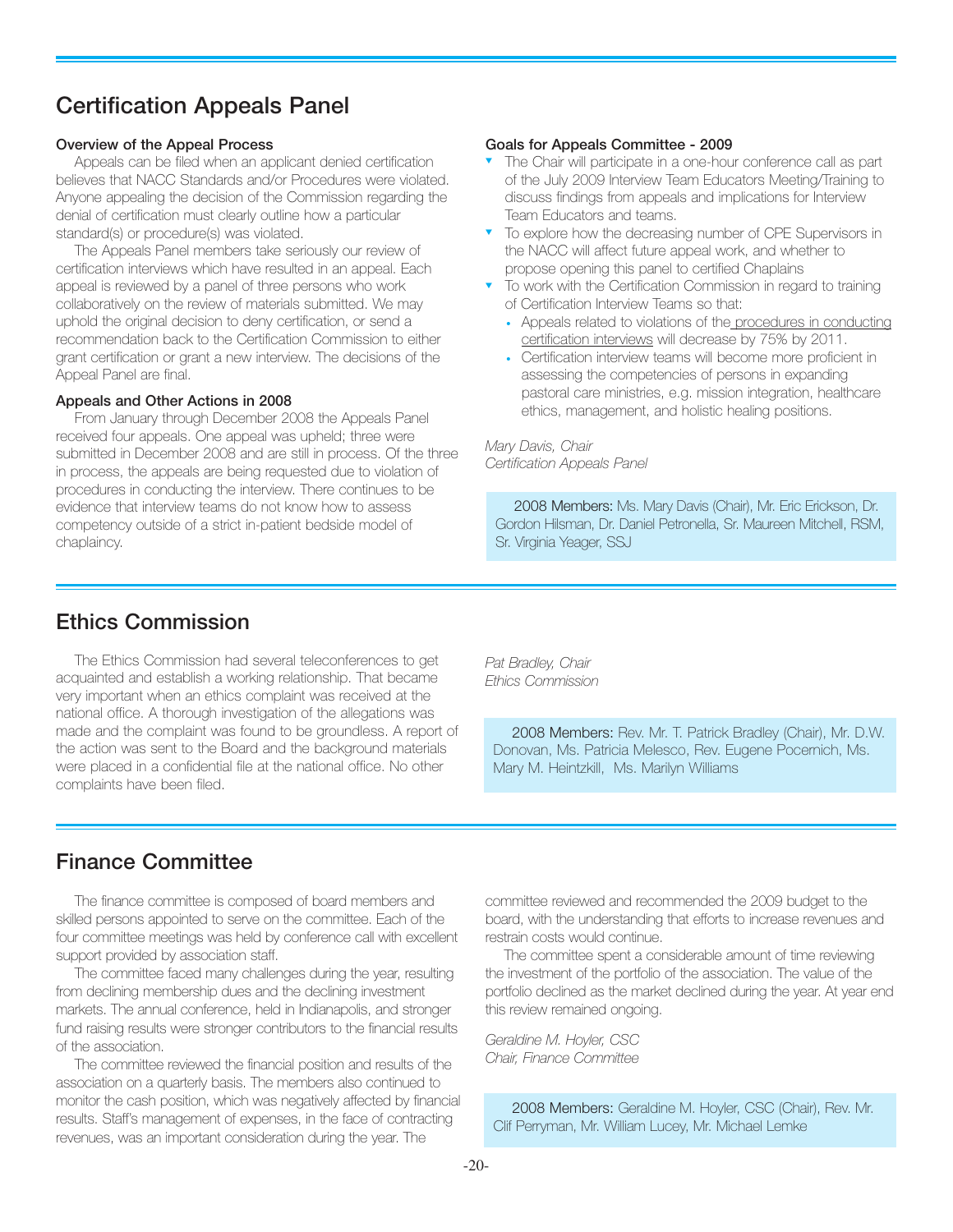#### **Interview Team Educators**

The role of the Interview Team Educator (ITE) requires us to keep abreast of any changes and additions to our rules, Standards, policies and practices that might affect the certification process. 2008 posed some new exciting and challenging issues, all of which were met with patience, wisdom and dedication, both from the Certification Commission, the ITEs, the amazing group of Interviewers and the Applicants for Certification.

The central role of an ITE is to support the Interviewers who serve the certification process. Because the NACC is responsive to the feedback and recommendations from those involved, that process is constantly being improved and adjusted, making it important for Interviewers to be kept updated. Updates come in the form of annual training. In April 2008, NACC offered a training workshop for Certification Interviewers at the National Conference in Indianapolis, IN. It was well attended. In addition to the workshop, our training method includes pre-certification weekend conference calls. This year we expanded further to include online training and testing. (This supports NACC's "going green" efforts as well as allowing interviewers to access the training materials as often as they wish while building their knowledge.) The online materials were in addition to but did not replace the training calls in which interviewers are asked to participate. These calls help develop teamwork and are the obvious forum for shared learning. The availability of both media — online and conference calling — has improved the accessibility of training and thus improved the skills needed for the certification interview process. In an effort to keep the process fresh and effective, it will continue to go through minor revisions and improvements as a result of team feedback.

2008 marked several major changes that affected the certification process. In order to accommodate the integration of the revised NACC Standards, the Spring Interview Weekend was suspended. This had the result of allowing additional time for

Applicants to adapt to the revised Standards, but at the same time, it resulted in an abundance of interviews for the Fall Interview Weekend. Sixty-eight interviews took place in October at six different sites around the country. Despite the challenges imposed by the changes in Standards and the number of Applicants (and Interviewers), the weekend was extremely successful. Another change involved Interviewers having the Applicants' materials for two additional weeks – which was a blessing during their adaptation (for both Interviewers and Applicants) to the Standards. While change seems to be difficult for everyone, 2008 nevertheless heralded gentle transitions and positive outcomes.

During July, the ITEs met for two-and-a-half days in Milwaukee, overlapping with the Certification Commission Meeting, sharing and learning both separately and together. Three new ITEs were added to the ranks (knowing that several of the 'veteran' ITEs were coming to the end of their respective tenures) and together we prepared for the Fall Interview Weekend as well as the ongoing needs of Applicants and Interviewers for successful certification experiences. There was strong support shown for the work of the ITEs by members of the Commission, and ITEs felt a sense of renewed dedication and commitment to participation in the ongoing excellence of the NACC certification experience.

#### *Jane Mather, Lead ITE*

2008 ITEs: Bro. James F. Adams, FMS, Mr. Robert J. Barnes, Ms. Annette Castello, Ms. Cathy Connelly, Mr. Michael J. Doyle, Deacon Darwin D. Dupree, Rev. Thomas B. Garlick, Ms. Camelia L. Hanemann, Sr. Colette Hanlon, SC, Dr. Sharon Mason, Mrs. Jane A. Mather, Mrs. Marie V. Polhamus, Ms. Judith A. Shemkovitz, Dr. Jane Smith, Mr. James E. Willsey

## **Standards Commission**

This past year the Standards Commission worked extensively in two areas: review of policies and procedures and complete revision of the glossary to reflect the revised set of Standards for NACC. We met once in person at the national meeting of our Association in Indianapolis (March 3-5, 2008), and chose not to meet in the fall to conserve resources, but rather did our work through several conference calls.

We plan to complete the work on the glossary during our meeting before the Spiritual Care Collaborative in Orlando (Jan 30-Feb 1, 2009). In rewriting the glossary we made a close comparison with the glossary in the Accreditation handbook of the USCCB/CCA as well as that of ACPE. We also consulted other outside resources.

This work was accomplished through the dedication of the Commission members: John Gillman (chair), Mary Lou O'Gorman, Mary T. O'Neill, Jane W. Smith, and Sr. Jane Connolly. We also benefited from the valuable contributions of Alan Bowman (Board Representative), Rodger F. Accardi

(Certification Liaison), and D.W. Donovan (Ethics Liaison). Our thanks to Rod who will be completing his term as liaison. None of this work would have happened without the support of Susanne Chawszczewski from the National Office, who kept us on task and who carefully edited successive renditions of the glossary. Thanks to all of you!

For 2009 we will be reviewing sections of our Standards for any possible revisions in the future. We also plan to write a series of articles for *Vision* to explain individual Standards.

*John Gillman, Chair Standards Commission*

2008 Members: Dr. John Gillman (Chair), Ms. Mary Lou O'Gorman, Dr. Mary Theresa O'Neill, Dr. Jane Smith, Sr. Jane Connolly, IHM, Mr. Alan Bowman, Mr. D.W. Donovan, Dr. Rodger Accardi.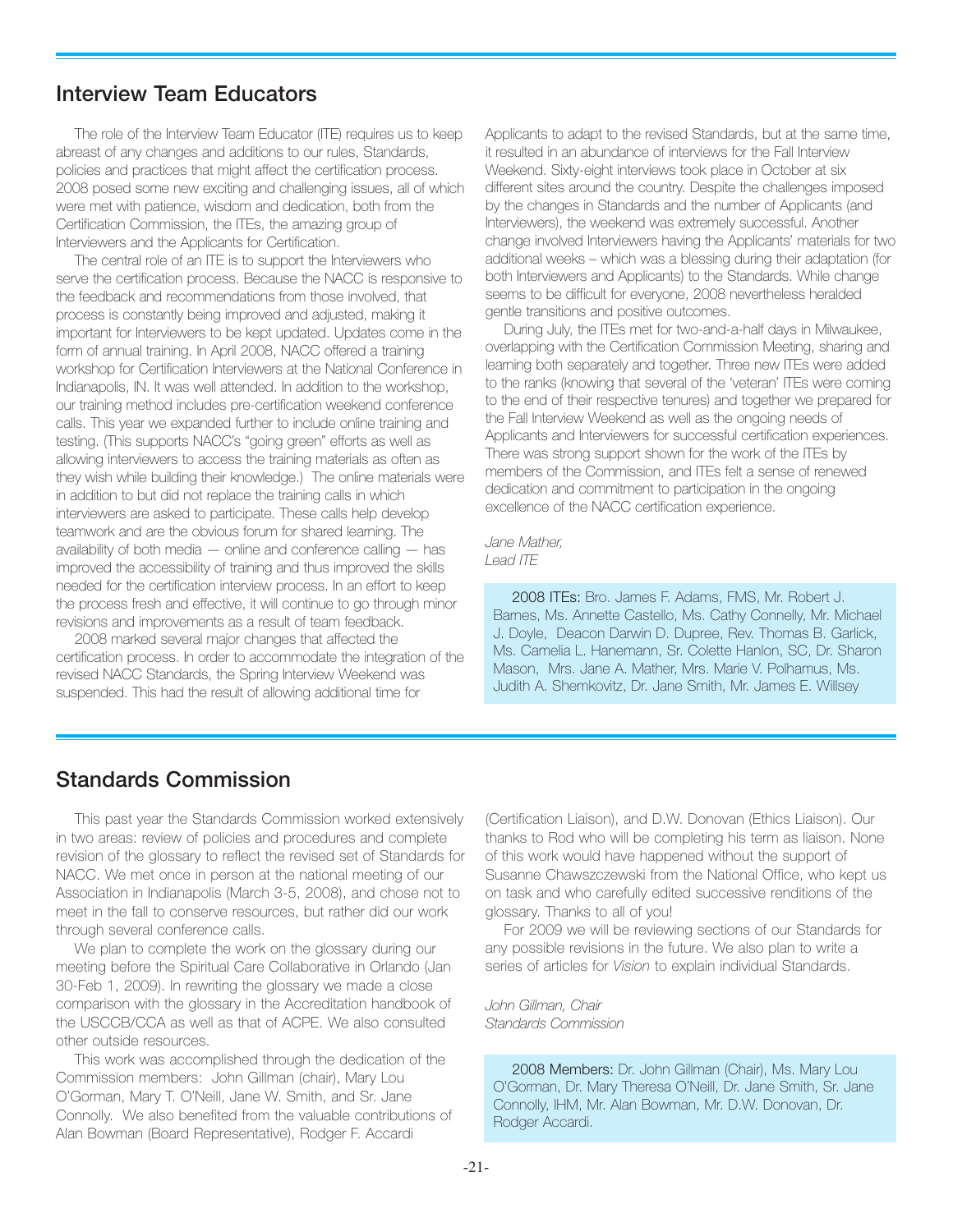## **National Office Staff**

**Executive Director** David A. Lichter, D.Min.

**Director of Operations** Kathy Eldridge

**Director of Education & Professional Practice** Susanne Chawszczewski, Ph.D.

**Finances** Susan Walker

**Executive Assistant** Cindy Bridges

**Membership** Mary Pawicz

**Special Projects** Philip Paradowski

**Certification** Rose Mary Blanco-Alvarado Becky Evans

## **Governance Committee**

The Governance Committee's primary responsibilities are to review and monitor the Board of Director's composition, functions, communications, development, and performance. This includes human resource issues, nominations to the Board of Directors, and the review and updating of the NACC Constitution and By-Laws as needed. During 2008, the Governance Committee met nine times via phone conference calls.

The Governance Committee focused on creating the process to ensure calling forth our members to leadership positions that will promote our mission and ensure our future. A new Nomination Sub-Committee was developed to assist in recruiting and evaluating nominees for all leadership roles within the NACC. This includes a new selection and election process for board candidates. In addition, a broad review and revision of the roles, responsibilities and criteria of the various committees, commissions, and panels were incorporated into the NACC Constitution and By-Laws.

*Patrick Bolton, Chair Governance Committee*

2008 Members: Mr. Patrick Bolton (Chair), Ms. Theresa V. Edmundson, Ms. Ann Hurst, Ms. Bridget Deegan-Krause, Dr. Paul Marceau, Ms. Karen Pugliese

## **Pastoral Care Week**

The Pastoral Care Week Committee of COMISS met Jan. 5, 2008, in Washington DC. The theme for 2008 was Listening Presence. It was discussed that the website for Pastoral Care Week will have a survey for those using it to indicate what they would like to see in future years as well as having a space to share the stories of their celebrations so that others may be inspired. 2007 was the most active Pastoral Care Week in many years and many sites utilized the marketing tools that were offered. This also includes some sites outside of the United States. This year we are looking at a few new resources and again would love to hear in those survey responses items that you are seeking that were not offered. The committee is looking into the production of the poster in both English and Spanish. The website will be available at the end of May.

*MaryBeth Cooper, BCC*

*Representative to the COMISS Pastoral Care Week Committee*

## **PlainViews Advisory Board**

*PlainViews* is an e-newsletter for chaplains and other spiritual care providers. It features concise articles of interest and relevance to those serving as pastoral caregivers. *PlainViews* also provides a forum for ongoing dialogue, publishing on topics related to professionalism, spirituality, advocacy, research and pastoral education. After six years of regular publication, *PlainViews* has a subscriber base of over 8,000, and welcomes contributions from its readers in all of the aforementioned categories — especially those related to professional practice, education and research.

In 2007, *PlainViews* began accepting some longer articles which are published in a section entitled "LongView." The Book Review section also includes movies, videos and other media related to pastoral issues, and 'My Practice' allows chaplains to share innovative ideas with other chaplains. "Ethics Walk" — an interactive dialogue that engages conversations regarding ethical concerns — has also proven popular.

As the NACC certified member of *PlainViews*' editorial board (as well as a regular reader and contributor), I thank the NACC members who make use of *PlainViews* as a supplement to and extension of the ongoing professional education and conversation offered NACC members in *Vision*. We are grateful to have a link for it on the NACC web site and references in many *Vision* and NACC Now articles.

*Jane Mather, Special Representative, PlainViews Advisory Board*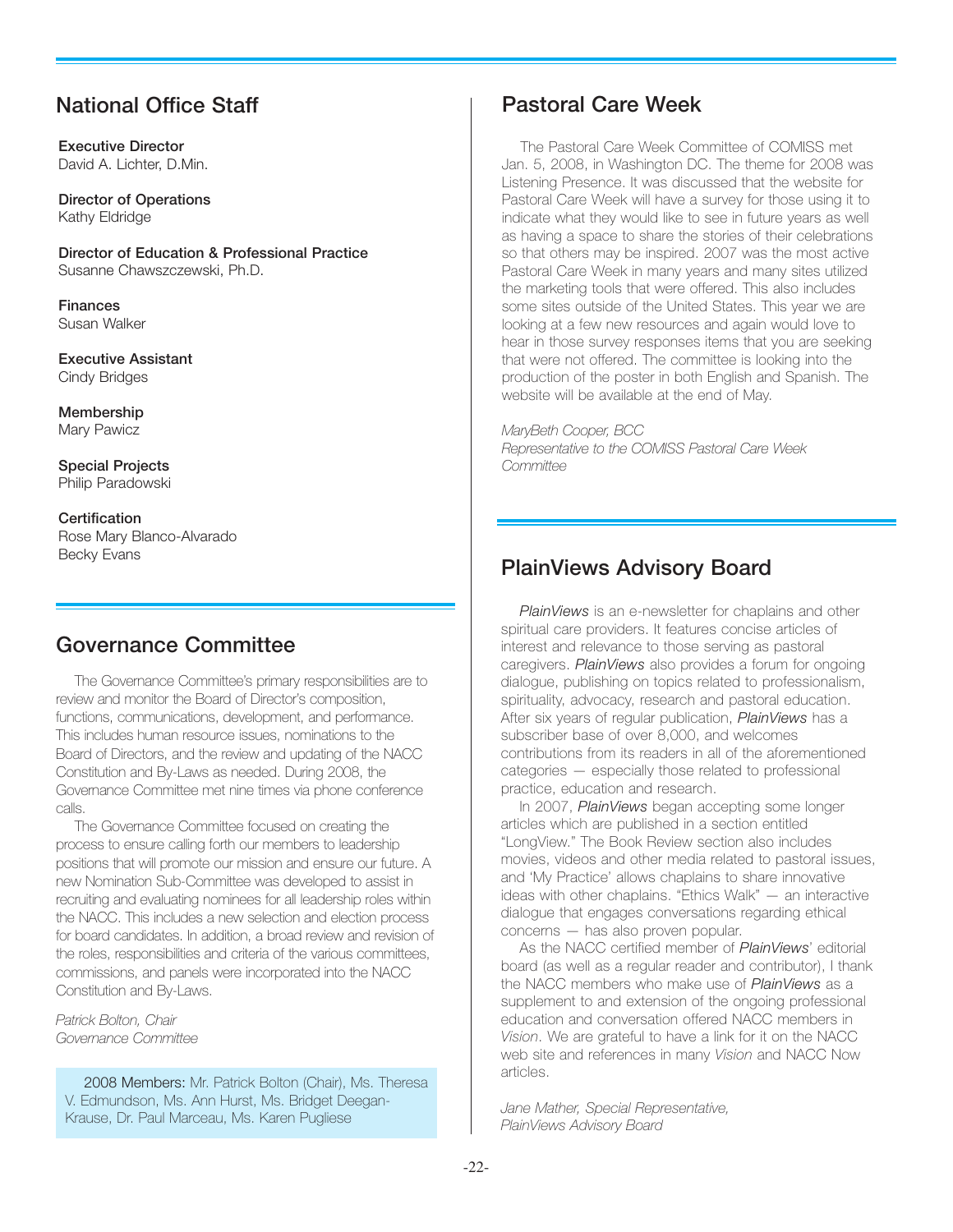#### **Certification Commission**

The composition of the certification commission remained the same as it was during the 2007 year. At the end of 2008 four Commissioners completed their term of service. We acknowledge with gratitude the contributions that Dr. Rodger Accardi, Ms. Mary Carole Nelson, Mr. Robert Scheri, and Sr. Mary Skopal SSJ have made through their generous and gifted service on the Commission.

The work of the commission is aided greatly by the many interview team members and the Interview Team Educators, site hosts and welcoming committees. We are especially grateful to the number of institutions who give in-kind donations to allow their sites for our certification interviews.

During the past year the commission certified 54 new chaplains, approved the renewal of certification for 242 chaplains, granted supervisory candidacy to two members, and later in the year certified one of the supervisory candidates as an associate supervisor. For those noticing that the number of new chaplains was lower than last year, please note that we only had one round of chaplain interviews due to our changing the timeline when material was due. Changing the timeline provided for greater time for ITEs to train interview team members and allowed the national office staff time to enlist interviewers with less pressure. Changing the timeline and having interviews scheduled only for October 2008 allowed the ITEs and interviewers an opportunity to become more familiar with the revised Standards.

We continued this year to work on the revised Standards and update all the office communications to members. Another major focus of the Commission was the adoption of a certification procedures manual. This is now online and accessible to members and persons applying for initial certification.

The Commission continued to refine its communication of policies and practices through the use of a column in *Vision*. Many members who submitted their renewal of certification material at the end of 2007 did not receive a response until the Commission met at the annual conference in April. We realized that we needed to make the membership aware of the time line we use for renewal. Consequently, *Vision* carried an article noting the times during the year we act on renewal of certification requests. The membership also now receives the same information in the letter notifying them of their renewal cycle. Members now have the choice to have their material reviewed at the July or October meetings or to submit material until Dec. 31 and receive notification after the first meeting of the new calendar year at the time of the annual conference.

At the Indianapolis NACC Conference with board approval we

honored Ms. Theresa Lowther, Ms. Wendi Steinberg and Sr. Nancy Beckenhauer OSU with the Helen Hayes Scholarship for people in supervisory education. Commission members led highly successful workshops on certification, renewal of certification, interview training, and supervisor education and renewal. We also welcomed Rose Mary (Mar) Blanco-Alvarado as the new certification specialist.

During the summer we spent much time repopulating the Commission with four new members who will begin their terms in January 2009. These new Commission members are Dr. Joseph Bozzelli, Sr. Sheila Hammond, RSCJ, Sr. Julie Houser, CSJ, and Mrs. Jane Mather. Special thanks to all who considered joining the Commission.

During the 2008 year the Commission, being good stewards of our NACC finances, began to receive materials for our meetings via a secure file on the NACC website. Thus, we did not need to spend for Fed-Ex shipping of our meeting materials. Likewise, we also ensured that applicants for certification and members seeking renewals would be able to find their necessary materials on the NACC website to be downloaded and printed at home.

The Commission also expresses a debt of gratitude to Kathy Eldridge and Susanne Chawszczewski for their continued support of the Certification Commission during the past year, especially as we awaited our new certification specialist. They both assisted us while maintaining their own responsibilities.

**An invitation:** As we continue to grow and revitalize the NACC during the next few years with our strategic plan, on behalf of the Certification Commission, I would like to invite all members to consider becoming a member of an interview team. Many of us first became involved in the life of the NACC by belonging to certification interview teams. We will provide solid training and mentoring for first-timers. You gain colleagues and further appreciation of the wonderful ministry of chaplaincy. You also help to bring new members into the NACC to be able to enhance the healing ministry of Jesus.

*Rev. John T. Crabb, SJ, Chair Certification Commission*

2008 Members: Rev. John T. Crabb (Chair), Dr. Rodger F. Accardi, Sr. Janet Bielmann, RSM, Sr. Geraldine Krautkramer, OSF, Ms. Mary Carole Nelson, Rev. Agustin R. Orosa, MI, Mr. Robert Scheri, Sr. Mary R. Skopal, SSJ, Rev. James R. Yeakel, OSFS.

## **USCCB/CCA Liaison**

Mary Lou O'Gorman met with Sr. Kay Sheskaitis in April 2008 at the NACC National Conference in Indianapolis, IN. Sr. Kay expressed appreciation for the valuable contributions of the NACC representatives to the USCCB/CCA Board of Directors, Mary Theresa O'Neill and Rev. Andrew Sioletti. She complimented NACC on the quality of the NACC Standards and Procedures for Certification, Renewal of Certification and Ethics that the USCCB/CCA had recently approved. She

appreciated the relationship and communication between the USCCB/CCA and the NACC as experienced through the NACC Liaison, the NACC representatives to the USCCB/CCA Board of Directors, and NACC Executive Director David Lichter.

*Mary Lou O'Gorman, Special Representative USCCB/CCA*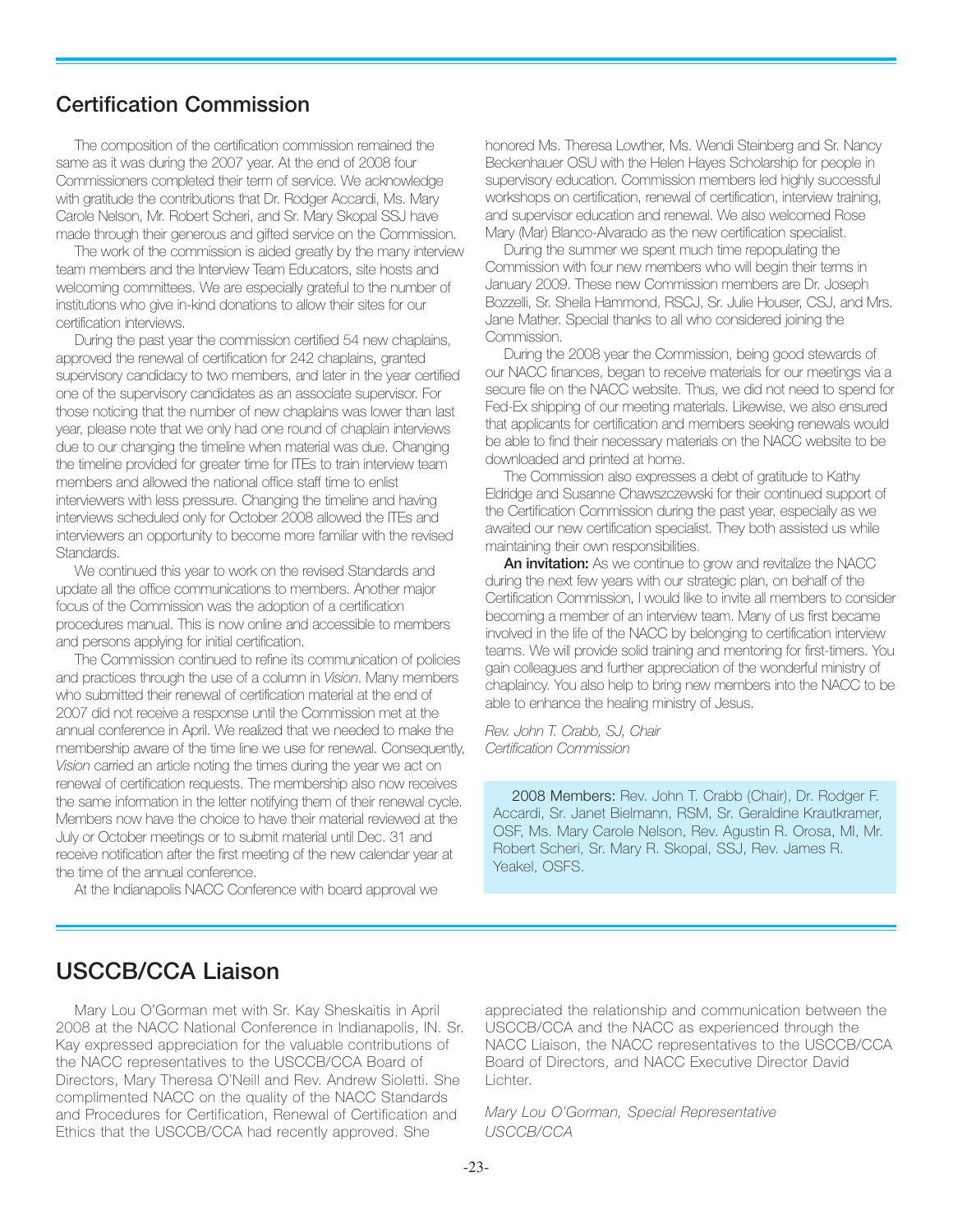## **Editorial Advisory Panel**

More NACC members contributed to *Vision* by writing stories, new columns were developed, and more substantive themes were explored in the pages of *Vision* in 2008, thanks to the efforts of members of the editorial advisory panel.

*Vision* Editor David Lewellen, whose broad journalistic knowledge and impressive verbal skills were reflected in the publication he edited, resigned in January to take a position with *The Milwaukee Journal Sentinel.* The editorial advisory panel and the NACC staff provided invaluable support to his successor, Ms. Laurie Hansen Cardona, who joined the NACC staff in a part-time freelance capacity in January.

Other changes for *Vision* in 2008:

- ▼ It changed from a monthly publication to a bimonthly (published every two months). This transition was made in light of the fact that NACC members now receive breaking chaplaincy news from the NACC national office biweekly through the Internet newsletter NACC Now and that the NACC website has expanded its resources.
- ▼ Paid position advertisements were removed from *Vision* when it became apparent that it was more expedient for both position seekers and institutions seeking job applicants to use the NACC website.

Members of the editorial advisory panel, together with NACC Executive Director David Lichter, envisioned that these recent changes would allow greater freedom for *Vision* to become an increasingly more substantive and relevant communications vehicle. Working toward this goal, panel members were instrumental in developing a consistent stream of themes for *Vision* during 2008. Themes included:

- ▼ "On a Chaplain's Bookshelf," in which several NACC members offered varied selections of books that enlighten, inspire and educate.
- ▼ "Exchange of Ideas," a grouping of articles that explored how the NACC currently encourages networking of members and the steps the NACC intends to take to provide a bright future in order to meet

members' online communication and education needs.

- ▼ "Ministering to a Diverse Population," through which readers were asked to reflect on how they respond to, learn about, and celebrate the differences in people they encounter in their ministries.
- "One Book: One Association," in which NACC members were invited to join fellow members in reading and reflecting on "The Year of Magical Thinking," by Joan Didion.
- ▼ An NACC 2008 National Conference roundup, with articles on major talks at the conference, interviews with conference speakers, and coverage of a smattering of workshops.

A new *Vision* column in 2008, titled "Advancing the Profession," focuses on the professional development of certified chaplains and the revised Standards for Ethics, Certification, and Renewal of Certification and what they mean to NACC members.

Another new column with a question-and-answer format involves a chaplain responding in his or her own words to a series of questions about that chaplain's life and ministry.

In 2008, panel members continued to write in-depth stories in areas of their own expertise and suggested writers for other pertinent articles. Panel member Paul Buche had continued success in attracting top-level researchers and academics to share their current research on relevant issues with chaplain-readers. A concerted effort was made to let readers know — through *Vision*, NACC Now and the NACC website — about upcoming *Vision* themes so that NACC members could contribute their own stories to *Vision*.

Laurie Hansen Cardona *Vision* Editor

2008 Members: : Mr. Paul Buche, Norma Gutierrez, MCDP, Ms. Michelle Lemiesz, Ms. Linda Piotrowski, Ms. Michele LeDoux Sakurai, Rev. Freddy Washington, CSSp

## **The Joint Commission**

Headquarters for The Joint Commission (TJC) is located just a few miles from my home. I was able to easily attend the Sixteenth Annual Invitational Liaison Network Forum on June 23 and 24, 2008, incurring no travel costs to NACC. It was an excellent opportunity for me to learn about the new Standards Interpretation Group, legislative efforts, infection control issues, the Joint Commission's Standards Improvement Initiative and in particular, TJC's project: Hospitals, Language, and Culture Study, "One Size Does Not Fit All: Meeting the Health Care Needs of Diverse Populations."

The most salient item for our profession is directly related to our strategic goals II: To Promote the Profession of Chaplaincy and V: To Engage Strategic Partners in Collaborative Work to Live Out Our Mission. I am pleased to report that in August 2008, TJC began developing accreditation standards for hospitals that will promote, facilitate, and advance the provision of culturally competent patientcentered care. This 18-month project will increase national attention to cultural competence, highlight its intersection with patientcentered care, and improve the safety and quality of care by improving patient-provider communication for all populations. TJC will then collaborate with the National Health Law Program to develop a guide for TJC surveyors and accredited hospitals to

implement the new standards. Among the issues embedded in cultural competence are ethics and morality; the meaning and value of medical treatment; the influence of religious and folk beliefs, spirituality and belief systems as sources of strength and solace; expressions of grief and bereavement — all of which are within the spiritual domain.

A multidisciplinary expert advisory panel, representing a broad range of stakeholders, will provide guidance regarding the principles, measures, structures, and processes for the standards. Although chaplains have served as liaisons to TJC, the appointment of our colleague, Chaplain Susan Wintz, M.Div., BCC, (current president of the Association of Professional Chaplains (APC)) to the 26-member advisory panel is a breakthrough opportunity for our profession. Rev. Wintz has contributed to national projects on culturally competent care, including those of TJC. She was a contributor to the development and publication of the 2006 book, "Providing Culturally and Linguistically Competent Health Care," and is the only chaplain appointed to this new expert advisory panel.

*Karen Pugliese, Special Representative. The Joint Commission*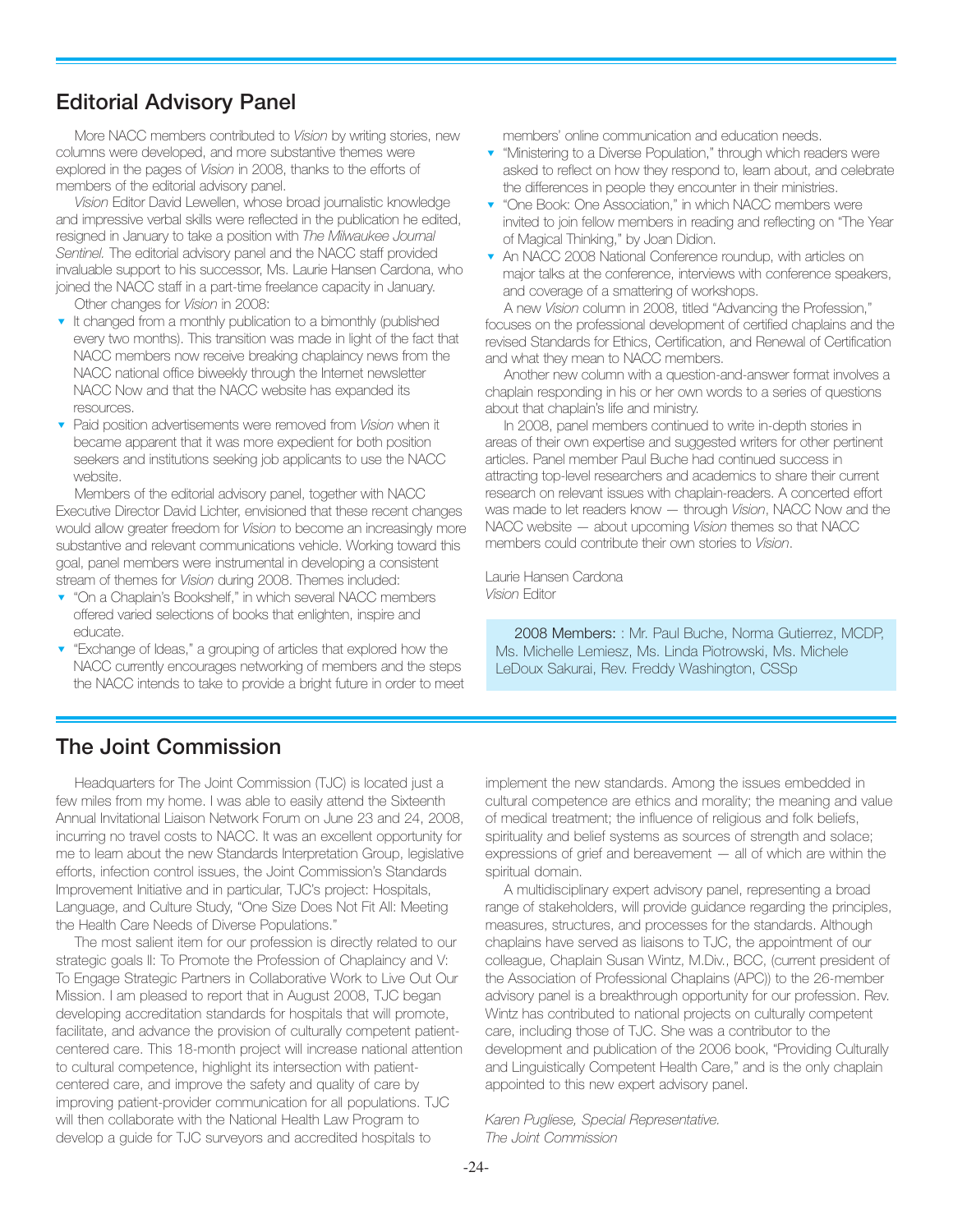## **NCHPEG**

The 11th Annual Meeting of NCHPEG, which took place Sept. 4- 5 in Bethesda, MD, focused on "Genetics and Common Disease." It was held later in the year than usual and lacked some of the dynamism of earlier meetings, but some important perspectives on genetic issues did emerge.

- 1. *One size doesn't fit all.* When the Human Genome Project was completed earlier in this decade, the public may have gamered the idea that a single disease like breast cancer was linked to the discovery of one or maybe two genes in the whole human genome. However, recent research has made it clear that a disease and its related components are often linked to many varied genes scattered throughout the whole genome. This means that much more research needs to be done genomewide to get a better handle on how genetics might serve to address common threats like heart disease, cancer, diabetes, and even psychiatric disorders. Such genome-wide association studies, as they're called, are apt to be a major avenue of research in the future.
- 2. *Solutions are not just around the corner.* At first the solutions to common disease looked promising for the immediate future; but the jump from theory to practical solutions is still 10 years away or so. However, just like the completion of the Human Genome Project occurred quite ahead of schedule, some surprises or unexpected developments could happen to condense the timeline.
- 3. *The ethical-moral issues are not unilateral.* When President Obama recently opened the door to wider embryonic stem cell research, the American bishops and right-to-life groups rose up in protest. However, just like a true pro-life perspective encompasses a whole range of issues beyond abortion and embryonic stem cell research (e.g. war and capital punishment and environmental issues), so do genetic issues move beyond stem cell research to include important ethical concerns like non-discrimination in health insurance because of genetic information. *The Genetic Information Nondiscrimination Act* passed in 2008 has implications for assuring greater coverage for all citizens, especially the under-insured and the non-insured.
- 4. *What we call preventive medicine has an analog in genetics.* Such tools as family histories can help individuals and families glean objective information on their risk assessments for such "killers" as heart disease, cancer, diabetes. To be forewarned is to be forearmed. In 2007 NCHPEG focused on pharmacogenetics which holds promise for individually tailored medicines, drugs, and preventive programs. The time may be near when each of us will have our entire genome on a card the size of a credit card to take into the doctor's office or the hospital. Our family history, called our pedigree, may have a similar card of its own (maybe even integrated into our genome card. Just as chaplains help persons with end-of-life issues (a durable power of attorney for healthcare, for example), chaplains could be counseling persons with the spiritual/ethical issues that can arise from this genetic information.
- 5. *Keep updated and open-minded on future growth and/or development in genetics.*

Modern science and technology keeps moving at a rapid pace. My own file of genetic-related articles stands close to a foot in

height. I try to read as much as possible to keep abreast since genetics will play a role in future healthcare and in other areas of our lives (see below). Yes, the ethical issues will always be there. But an open mind and careful study should accompany new ideas and developments as we evaluate their ethical and spiritual implications. Be ready for some surprises!

Check out NCHPEG's Website www.nchpeg.org for information and updates.

On a more personal note, I'm often surprised at how significant developments arise in unexpected ways. I cite two examples. Just as I wrote this report, I met with two dear friends who have started their own company which procures specimens routinely discarded as medical waste (e.g. amniotic fluid, foreskins discarded at circumcision) to do research in regenerative medicine. These methods bypass research on embryonic stem cells to advance scientific knowledge in regenerative medicine. On a totally different scale, researchers changed two genes in the virus called M13 and got it to do two things: first, to build a shell made out of a compound called iron phosphate, then attach it to a carbon nanotube to make a powerful and tiny electrode. The result: a more efficient and powerful lithium battery.

So from healthcare to batteries, genetics could play a significant role as the new millennium advances. Paradoxically it might show ways of transforming medical waste products into life-giving health resources. Or develop electrodes which might be transformed into cellular telephones and are more environmentally friendly than many current cell phones. From apparent waste or "useless" genes, technology might prove more pro-life than we think.

In the midst of this Lenten-Easter season, when death is transformed into life in so many ways, Christ's paschal mystery has more relevance to current ethical and spiritual issues than we might think. The spiritual implications of genetics is a case in point.

The 12th annual NCHPEG Conference will take place Sept. 23- 24, 2009. Its theme is "Genetics Education for Health Professionals: What are the key messages? How do we deliver them?" Chaplains are certainly an integral part of any professional healthcare team, and continuing education in genetics is necessary to a chaplain's status as a healthcare professional. This meeting should prove beneficial to all chaplains. I close in noting that our colleagues in APC have also designated a liaison to NCHPEG and together NACC and APC can play a great role in enhancing awareness of the ethical and spiritual dimensions of genetics. Perhaps we will see a sequel to the panel (2004) which provided a range of spiritual/ethics issues in genetics to the attendees at the annual meeting.

Lastly, I express my thanks to Mr. Joseph McInerney, who retired recently as the executive director of NCHPEG. Besides being a very competent scientist, he became a good friend and he was appreciative and supportive of the NACC and APC joining NCHPEG. He was always open to my/our ideas and concerns and shared his wisdom and insights with me regarding the working relationship between religion and science. I will miss him. God go with you, Joe, and guide your future.

*Richard M. Leliaert, Special Representative, NCHPEG*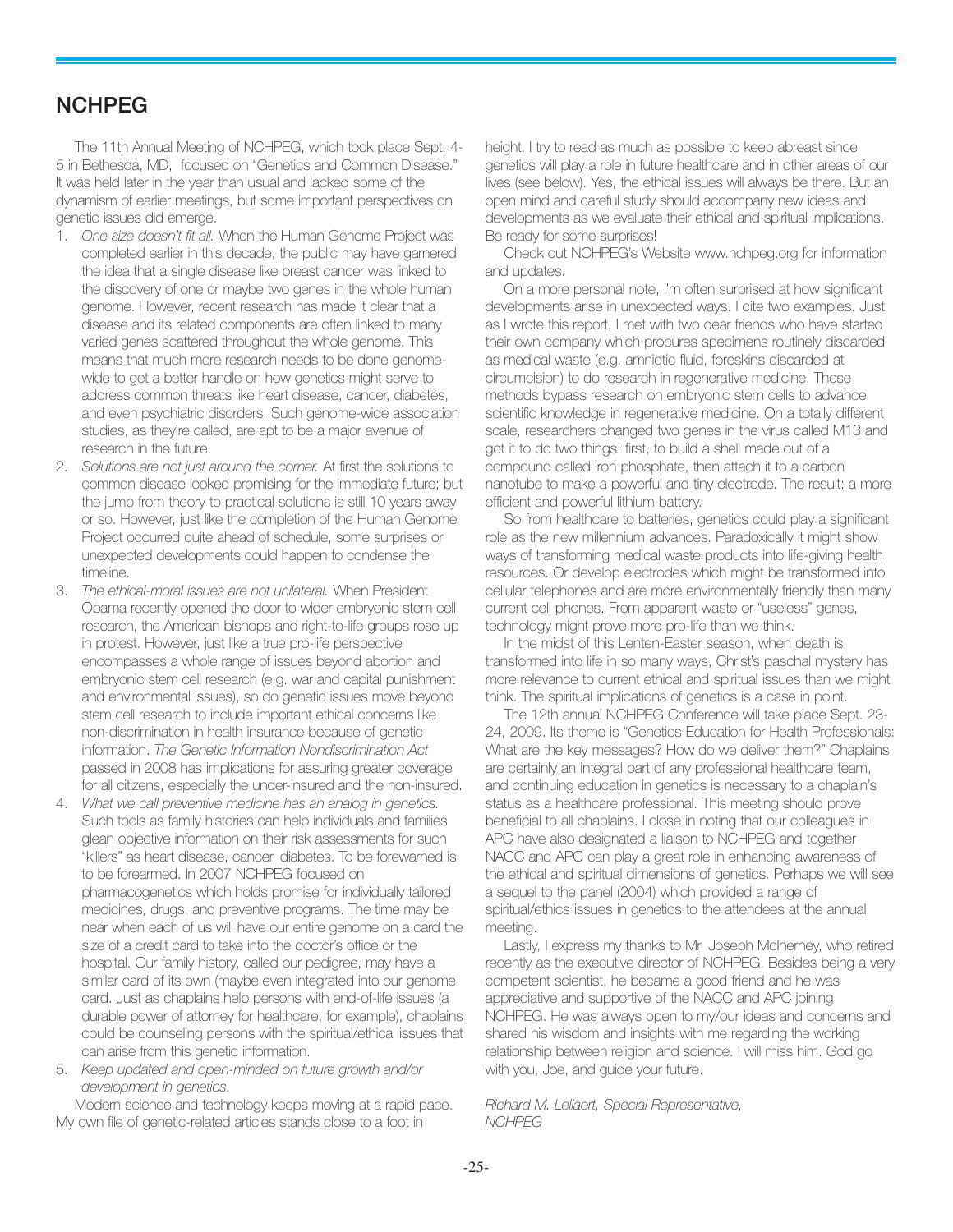## **Red Cross Spiritual Care Response Team**

The Spiritual Care Response Team (SRT) a component of the national Critical Response Team (CRT, formerly the AIR Team) collaborated through the national American Red Cross (ARC) since 1999. NACC has been an active member of this team and collaborates with the Red Cross with our cognate partners including: Association of Professional Chaplains, National Association of Jewish Chaplains, Association for Clinical Pastoral Education, American Association of Pastoral Counselors, International Conference of Police Chaplains, Canadian Association of Pastoral Practice and Education, Federation of Fire Chaplains and the College of Pastoral Supervision and Psychotherapy.

#### **Education & Training:**

In 2008, "Disaster Spiritual Care: Practical Clergy Responses to Community, Regional and National Tragedy," (edited by Roberts & Ashley) a first-of-its-kind book, was written by colleagues in the field and across the country outlining many detailed aspects of responding to a disaster. The publication was launched at the APC conference in Pittsburgh, PA, during a gathering of disaster response organizations from across the country who gathered to collaborate on national efforts in disaster response.

#### *NACC Indianapolis SRT Training - April 2008*

The Spiritual Care Response Team (SRT) trained 22 board certified chaplains for the second year in a row. This training, at the NACC National Conference in Indianapolis, IN, included instructors from the FBI, NTSB and the National Red Cross Disaster Team.

#### *Spiritual Care Summit, Orlando, FL, 2009*

Over 70 board-certified chaplains are registered to attend the SRT training in Orlando as a pre-conference workshop Jan. 29-30. Seven NACC chaplains will participate with colleagues from all other professional chaplaincy organizations.

#### **SRT Disaster Responses in 2009**

Through the year there were a few significant events where members of the SRT were deployed to respond.

- **Two Separate Small Plane Crashes** April McCall, Idaho, & Cruso, NC, where local SRT members were deployed to the scene and to the hospitals where victims were brought following the accidents involving two small planes colliding in Idaho and a private plane crash in Cruso, NC.
- **Corporate Jet Crash** July 31- Owatonna, MN, a small corporate jet crashed upon landing and three SRT members were deployed and supported families with a national memorial service in collaboration with the National Transportation Safety Board.
- **Forestry Helicopter Crash** Aug. 1- the helicopter of a contractor working with the U.S. Forestry Service crashed at a remote site in the Shasta National Forest near Redding, CA, killing eight and critically injuring four others who were airlifted to UC-Davis Hospitals and Mercy Hospital in

Redding. All fatalities were firefighters primarily from southern Oregon, and the disaster was immensely complicated with no passenger manifest as those who boarded the helicopters were returning for respite and not by group or name. SRT members were on standby at local hospitals and in Oregon for support to families.

- **Charter Bus Crash** Aug. 8 in Sherman, TX, 65 miles north of Dallas, 14 Vietnamese Catholic pilgrims were killed and 41 injured when their charter bus crashed. Victims were taken to eight area hospitals.
- **Hurricane Gustav, Baton Rouge, LA** Aug. 31 the second major hurricane of the 2008 Atlantic hurricane season. Gustav caused serious damage and at least 138 casualties in the U.S. and Caribbean. SRT members were pre-deployed to Baton Rouge, LA, in anticipation of the unprecedented evacuation of over 2 million people from southern Louisiana ahead of this category 4 hurricane. SRT Tim Serban led a team of 15 chaplains including NACC chaplains William Mich and Joan Horgan through this response and Hurricane Ike, which made landfall two weeks later.
- **Hurricane Ike, Austin, TX** Sept. 1 was the third most destructive hurricane to ever make landfall in the United States and blamed for over 165 deaths. SRT members were deployed across the Gulf coast and into Houston and Austin area to support families impacted and those displaced after the loss of their homes. Hospitals and nursing homes were evacuated and special needs shelters were opened for both hurricane responses.
- ▼ **Metrolink Rail Crash Kills 26 in Southern California** September - A Friday evening commuter train crash killed 26 and injured 140 in Los Angeles County, and the Red Cross chapter there and in Ventura County had capacity to organize and support the response and collaborate with the NTSB and local government. SRT members in Los Angeles provided a response as victims arrived at their local hospitals.

In 2009, we look forward to the Orlando Summit preconference training and continued collaboration with our cognate partners and the National American Red Cross in Washington, D.C. In the future NACC should consider membership in the National Volunteer Organizations Assisting In Disasters (NVOAD) as this is being sought by our cognate partners NAJC & APC in an effort to ensure that appropriate spiritual care is provided in the midst of all major disasters through the leadership and guidance of professional boardcertified chaplains. For more information about the SRT and future programs, please contact Tim Serban, NACC's representative to the American Red Cross Spiritual Care Response Team. Email: Tim.Serban@Providence.org

*Tim Serban, Special Representative, American Red Cross, SRT*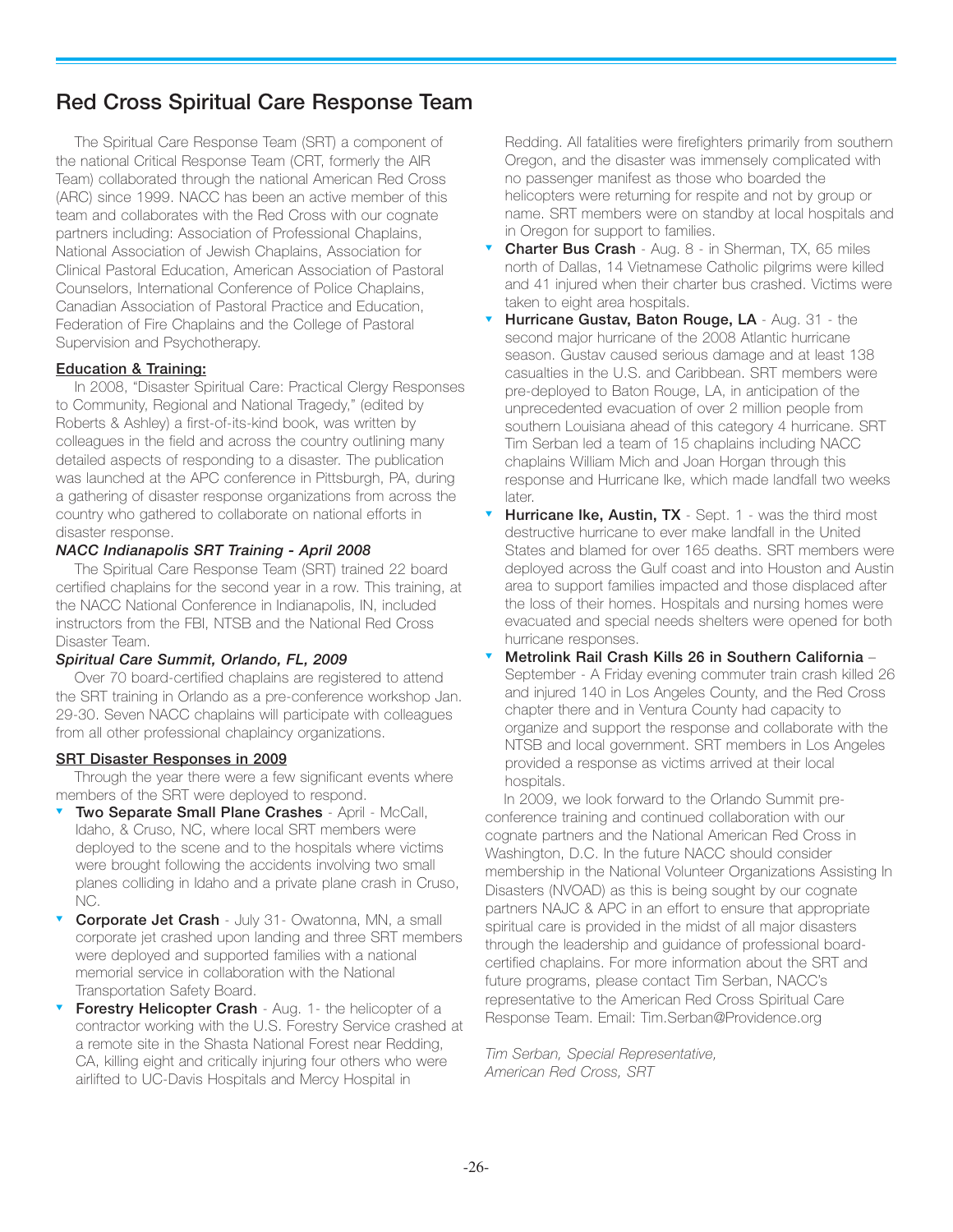

To the Board of Directors National Association of Catholic Chaplains Milwaukee, Wisconsin

We have reviewed the accompanying statements of financial position of the National Association of Catholic Chaplains (a nonprofit organization) as of December 31, 2008 and 2007, and the related statements of activities and cash flows for the years then ended in accordance with Statements on Standards for Accounting and Review Services issued by the American Institute of Certified Public Accountants. All information included in these financial statements is the representation of the management of the National Association of Catholic Chaplains.

A review consists principally of inquiries of Association personnel and analytical procedures applied to financial data. It is substantially less in scope than an audit in accordance with generally accepted auditing standards, the objective of which is the expression of an opinion regarding the financial statements taken as a whole. Accordingly, we do not express such an opinion.

Based on our reviews, we are not aware of any material modifications that should be made to the accompanying financial statements in order for them to be in conformity with generally accepted accounting principles.

Printer, Kloman, Moters & Repp, S.C.

January 23, 2009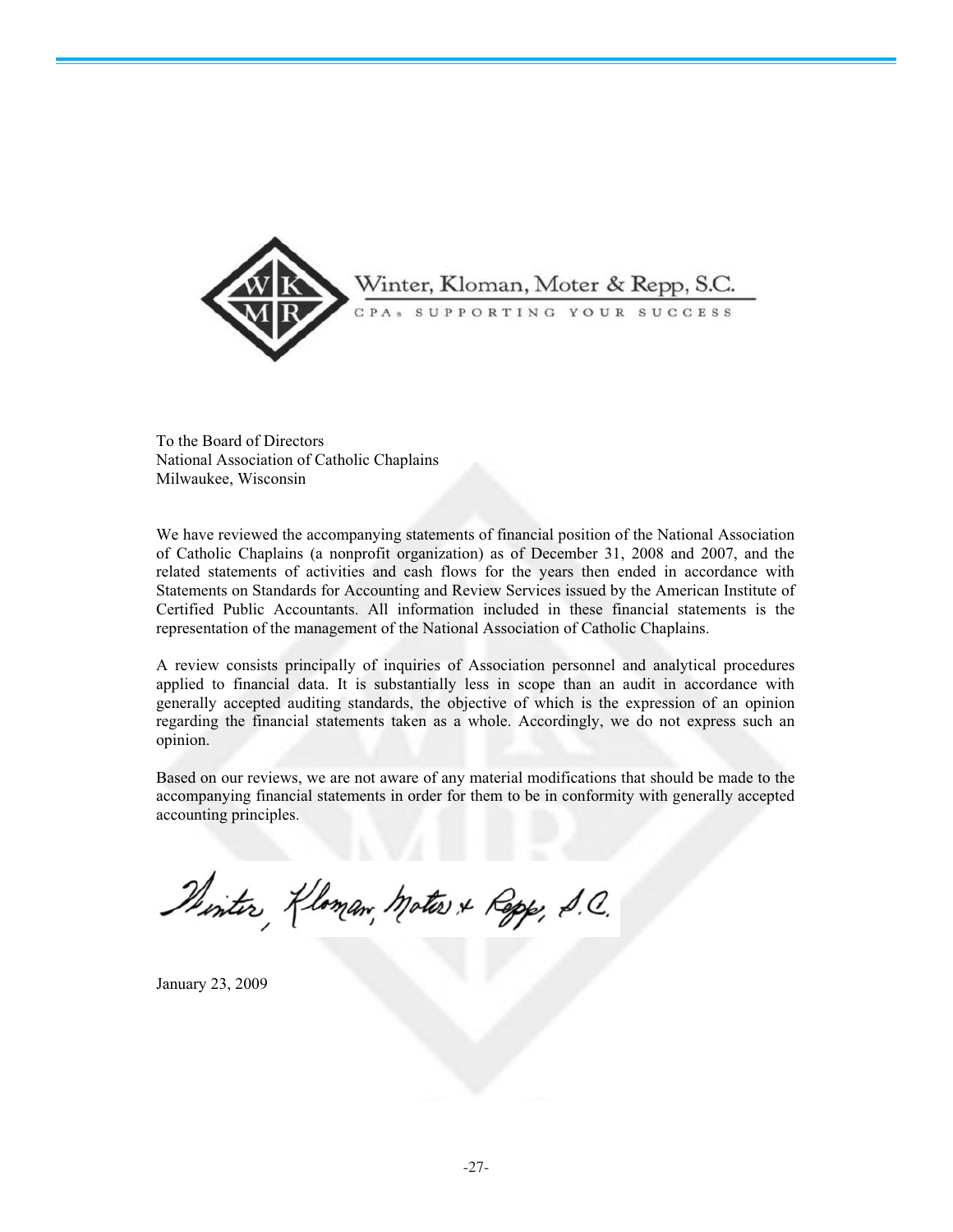## **NATIONAL ASSOCIATION OF CATHOLIC CHAPLAINS**

#### **STATEMENTS OF FINANCIAL POSITION December 31, 2008 and 2007**

|                                   | 2008          | 2007         |
|-----------------------------------|---------------|--------------|
| <b>ASSETS</b>                     |               |              |
| <b>CURRENT ASSETS</b>             |               |              |
| Cash                              | \$.<br>18,491 | S.<br>27,987 |
| Investments                       | 396,102       | 501,916      |
| Interest receivable               | 1,180         | 2,277        |
| Accounts receivable               | 5,186         | 6,292        |
| Prepaid expenses                  | 30,809        | 28,884       |
| Total current assets              | 451,768       | 567,356      |
| PROPERTY AND EQUIPMENT, at cost   |               |              |
| Office furniture and equipment    | 79,021        | 75,729       |
| Leasehold improvements            | 2,354         | 2,354        |
|                                   | 81,375        | 78,083       |
| Less accumulated depreciation     | 69,008        | 70,037       |
|                                   | 12,367        | 8,046        |
| <b>OTHER ASSETS</b>               |               |              |
| Security deposit                  | 4,600         | 4,600        |
| Total assets                      | \$468,735     | \$580,002    |
| <b>LIABILITIES AND NET ASSETS</b> |               |              |
| <b>CURRENT LIABILITIES</b>        |               |              |
| Accounts payable                  | S.<br>9,001   | \$<br>6,918  |
| Accrued payroll and benefits      | 67,462        | 33,690       |
| Deferred revenues                 | 225,184       | 225,392      |
| Total current liabilities         | 301,647       | 266,000      |
| <b>NET ASSETS</b>                 |               |              |
| Unrestricted                      |               |              |
| Undesignated                      | 35,949        | 212,784      |
| Board designated                  | 114,241       | 84,618       |
|                                   | 150,190       | 297,402      |
| Temporarily restricted            | 16,898        | 16,600       |
| Total net assets                  | 167,088       | 314,002      |
| Total liabilities and net assets  | \$468,735     | \$580,002    |

See Accountant's review report.

The Notes to Financial Statements are an integral part of these statements.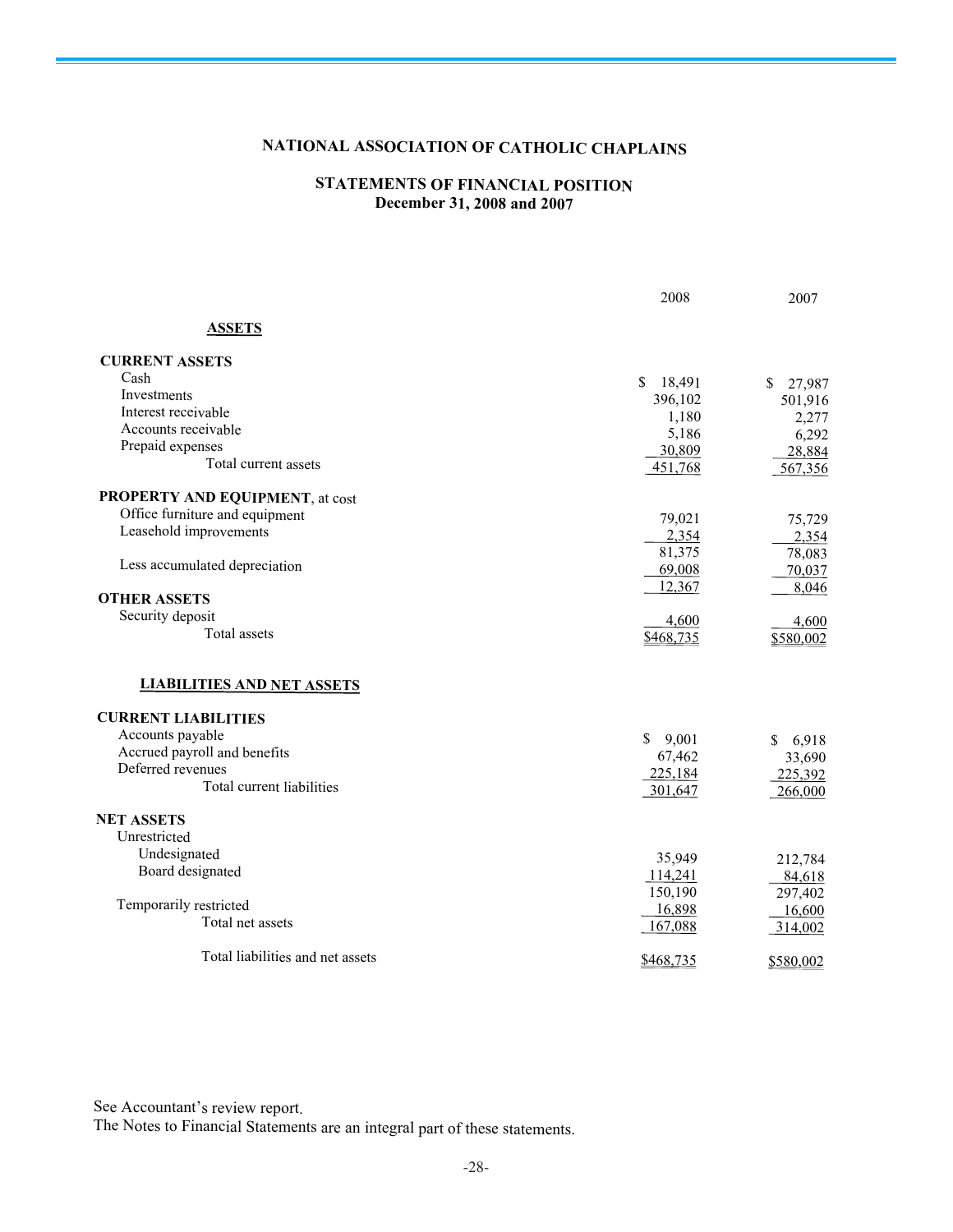NATIONAL ASSOCIATION OF CATHOLIC CHAPLAINS **NATIONAL ASSOCIATION OF CATHOLIC CHAPLAINS**

## STATEMENTS OF ACTIVITIES<br>For the Years Ended December 31, 2008 and 2007 **For the Years Ended December 31, 2008 and 2007 STATEMENTS OF ACTIVITIES**

|                                        |                                                                                                                                                    | - - - - - - 2008 -        |                                                                                                                       |                                                                                                                                   | $-2007 -$                 |                                                                                                      |
|----------------------------------------|----------------------------------------------------------------------------------------------------------------------------------------------------|---------------------------|-----------------------------------------------------------------------------------------------------------------------|-----------------------------------------------------------------------------------------------------------------------------------|---------------------------|------------------------------------------------------------------------------------------------------|
|                                        | Unrestricted                                                                                                                                       | Temporarily<br>Restricted | Total                                                                                                                 | Unrestricted                                                                                                                      | Temporarily<br>Restricted | Total                                                                                                |
| <b>REVENUES</b>                        |                                                                                                                                                    |                           |                                                                                                                       |                                                                                                                                   |                           |                                                                                                      |
| Membership dues                        |                                                                                                                                                    | 5                         |                                                                                                                       |                                                                                                                                   | $\Theta$                  |                                                                                                      |
| Certification fees                     |                                                                                                                                                    |                           |                                                                                                                       |                                                                                                                                   |                           |                                                                                                      |
| Annual appeal                          |                                                                                                                                                    |                           |                                                                                                                       |                                                                                                                                   |                           | \$540,778<br>75,486<br>28,169<br>28,169                                                              |
| Contributions                          |                                                                                                                                                    | 1,898                     |                                                                                                                       |                                                                                                                                   |                           |                                                                                                      |
| National conference                    |                                                                                                                                                    |                           |                                                                                                                       |                                                                                                                                   |                           |                                                                                                      |
| Educational events                     | $\begin{array}{c} 8\,552.197\\ 62.914\\ 62.670\\ 32.670\\ 19,325\\ 194.325\\ 12.885\\ (100,767)\\ (100,767)\\ (100,767)\\ (100,767)\\ \end{array}$ |                           | $\begin{array}{r} $552,197 \\ 62,914 \\ 32,670 \\ 199,325 \\ 199,325 \\ 12,885 \\ (100,767) \\ (100,767) \end{array}$ | $\begin{array}{r} $540,778 \\ 75,486 \\ 28,169 \\ 28,169 \\ 121,062 \\ 1,560 \\ 24,451 \\ 24,451 \\ 24,451 \\ 23,549 \end{array}$ |                           | $121,062$<br>1,560<br>25,051<br>63,549                                                               |
| Investment income (loss), net          |                                                                                                                                                    |                           |                                                                                                                       |                                                                                                                                   | 600                       |                                                                                                      |
| Miscellaneous income                   |                                                                                                                                                    |                           |                                                                                                                       |                                                                                                                                   |                           |                                                                                                      |
| Net assets released from restrictions: |                                                                                                                                                    |                           |                                                                                                                       |                                                                                                                                   |                           |                                                                                                      |
| Restricted funds utilized              | 1,600                                                                                                                                              | (1,600)                   |                                                                                                                       | 2.740                                                                                                                             | (2.740)                   |                                                                                                      |
| Total revenues                         | 812,685                                                                                                                                            | 298                       | 812,983                                                                                                               | 858,095                                                                                                                           | (2, 140)                  | 855,955                                                                                              |
| <b>EXPENSES</b>                        |                                                                                                                                                    |                           |                                                                                                                       |                                                                                                                                   |                           |                                                                                                      |
| Administration:                        |                                                                                                                                                    |                           |                                                                                                                       |                                                                                                                                   |                           |                                                                                                      |
| Salaries and benefits                  |                                                                                                                                                    |                           |                                                                                                                       |                                                                                                                                   |                           |                                                                                                      |
| Travel and transportation              |                                                                                                                                                    |                           |                                                                                                                       |                                                                                                                                   |                           |                                                                                                      |
| Miscellaneous                          |                                                                                                                                                    |                           |                                                                                                                       |                                                                                                                                   |                           |                                                                                                      |
| Communications and postage             | 529,625<br>8,044<br>8,935<br>18,787<br>62,067                                                                                                      |                           |                                                                                                                       | 475,082<br>7,160<br>7,150<br>10,320<br>10,320<br>8,313<br>5,513<br>4,5,70<br>12,182<br>8,319                                      |                           | 475,082<br>7,160<br>10,320<br>10,320<br>10,338,588<br>10,319<br>11,182<br>12,182<br>12,182<br>12,198 |
| Occupancy expense                      |                                                                                                                                                    |                           |                                                                                                                       |                                                                                                                                   |                           |                                                                                                      |
| Maintenance and insurance              |                                                                                                                                                    |                           |                                                                                                                       |                                                                                                                                   |                           |                                                                                                      |
| Audit, legal and investment fees       | $\begin{array}{r} 9,644 \\ 15,797 \\ 29,818 \\ 29,557 \\ 12,537 \\ 6,442 \\ -1,132 \\ -2,210 \\ -2,210 \\ -1,058 \end{array}$                      |                           |                                                                                                                       |                                                                                                                                   |                           |                                                                                                      |
| Printing and reproduction              |                                                                                                                                                    |                           |                                                                                                                       |                                                                                                                                   |                           |                                                                                                      |
| Subscriptions, dues, awards, and fees  |                                                                                                                                                    |                           |                                                                                                                       |                                                                                                                                   |                           |                                                                                                      |
| Office supplies                        |                                                                                                                                                    | $\circ$ $\circ$           |                                                                                                                       |                                                                                                                                   |                           |                                                                                                      |
| Exhibit and logo merchandise           |                                                                                                                                                    |                           |                                                                                                                       | $16$<br>3,446<br>663,035                                                                                                          |                           |                                                                                                      |
| Depreciation                           |                                                                                                                                                    |                           |                                                                                                                       |                                                                                                                                   |                           | 3,446                                                                                                |
|                                        |                                                                                                                                                    |                           | 701,058                                                                                                               |                                                                                                                                   |                           |                                                                                                      |
| Governance:                            |                                                                                                                                                    |                           |                                                                                                                       |                                                                                                                                   |                           |                                                                                                      |
| <b>Board of Directors</b>              | 20,619<br>160<br>11,158<br>4,158<br>4,172<br>11,14<br>13,29<br>13,29<br>13,29                                                                      |                           | 20,619                                                                                                                | 29,345<br>153<br>153,217<br>1,643<br>1,684                                                                                        |                           | 29,349                                                                                               |
| Editorial advisory board               |                                                                                                                                                    |                           |                                                                                                                       |                                                                                                                                   |                           |                                                                                                      |
| Task force/special projects            |                                                                                                                                                    |                           | $\begin{array}{c} 160 \\ 4,158 \\ 2,367 \\ 3,667 \\ 1,726 \\ 1,14 \end{array}$                                        |                                                                                                                                   |                           | $\begin{array}{c} 153 \\ 28,217 \\ 1,643 \\ 6,684 \\ 64 \\ \end{array}$                              |
| Governance committee                   |                                                                                                                                                    |                           |                                                                                                                       |                                                                                                                                   |                           |                                                                                                      |
| Standards committee                    |                                                                                                                                                    |                           |                                                                                                                       |                                                                                                                                   |                           |                                                                                                      |
| Development & marketing task force     |                                                                                                                                                    |                           |                                                                                                                       |                                                                                                                                   |                           |                                                                                                      |
| Finance committee                      |                                                                                                                                                    |                           |                                                                                                                       |                                                                                                                                   |                           |                                                                                                      |
| Ethics commission                      |                                                                                                                                                    |                           | 256                                                                                                                   |                                                                                                                                   |                           |                                                                                                      |
| Episcopal advisory council             |                                                                                                                                                    |                           | 329                                                                                                                   | 562<br>1,830                                                                                                                      |                           | 562                                                                                                  |
| Special representatives                |                                                                                                                                                    |                           |                                                                                                                       |                                                                                                                                   |                           | 1,830                                                                                                |
|                                        | 34,584                                                                                                                                             |                           | 34,584                                                                                                                | 68,580                                                                                                                            |                           | 68,580                                                                                               |

See Accountant's review report.<br>The Notes to Financial Statements are an integral part of these statements. The Notes to Financial Statements are an integral part of these statements. See Accountant's review report.